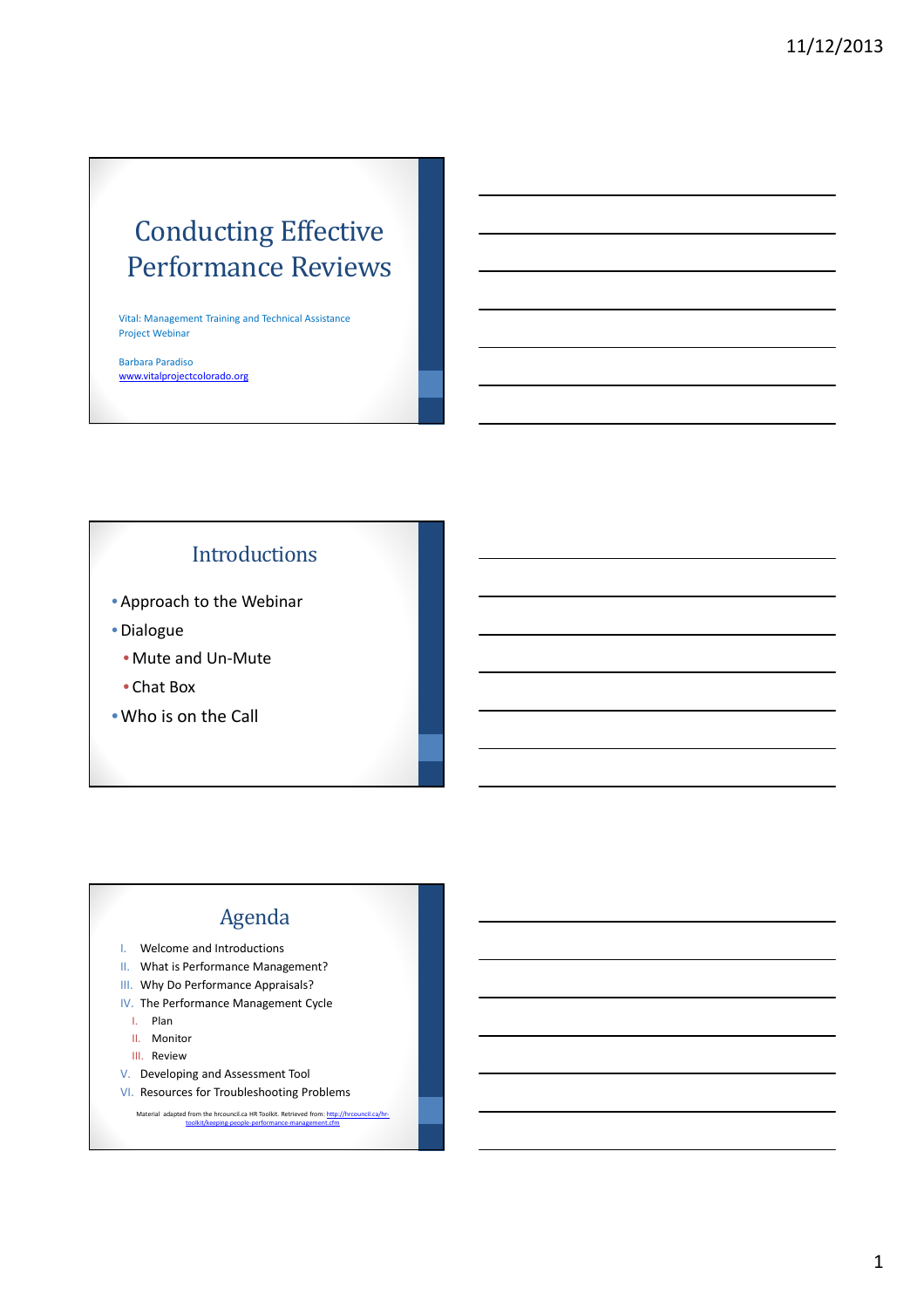## Performance Reviews

- Word Association: When I say conducting a performance review, what sort of words or images come to mind?
- What are some of the challenges associated with managing people in your field?

## Performance Management

Performance management is:

- A process by which managers and employees work together to plan, monitor and review an employee's work objectives and overall contribution to the organization.
- The continuous process of setting objectives, assessing progress and providing on-going coaching and feedback to ensure that employees are meeting their objectives and career goals.

# Goals of Performance Appraisal

The fundamental purpose of performance management is to promote and improve employee effectiveness. The goals of performance appraisal are to:

- Provide an opportunity for the supervisor and employee to assess the employee's past performance.
- Allow for continuous communication between supervisor and employee about job performance.
- Offer the supervisor and employee the opportunity to develop a set of expectations for future performance.
- Provide for future development of the employee.
- Provide supporting documentation for pay decisions, promotions, transfers, grievances, complaints, disciplinary actions and terminations.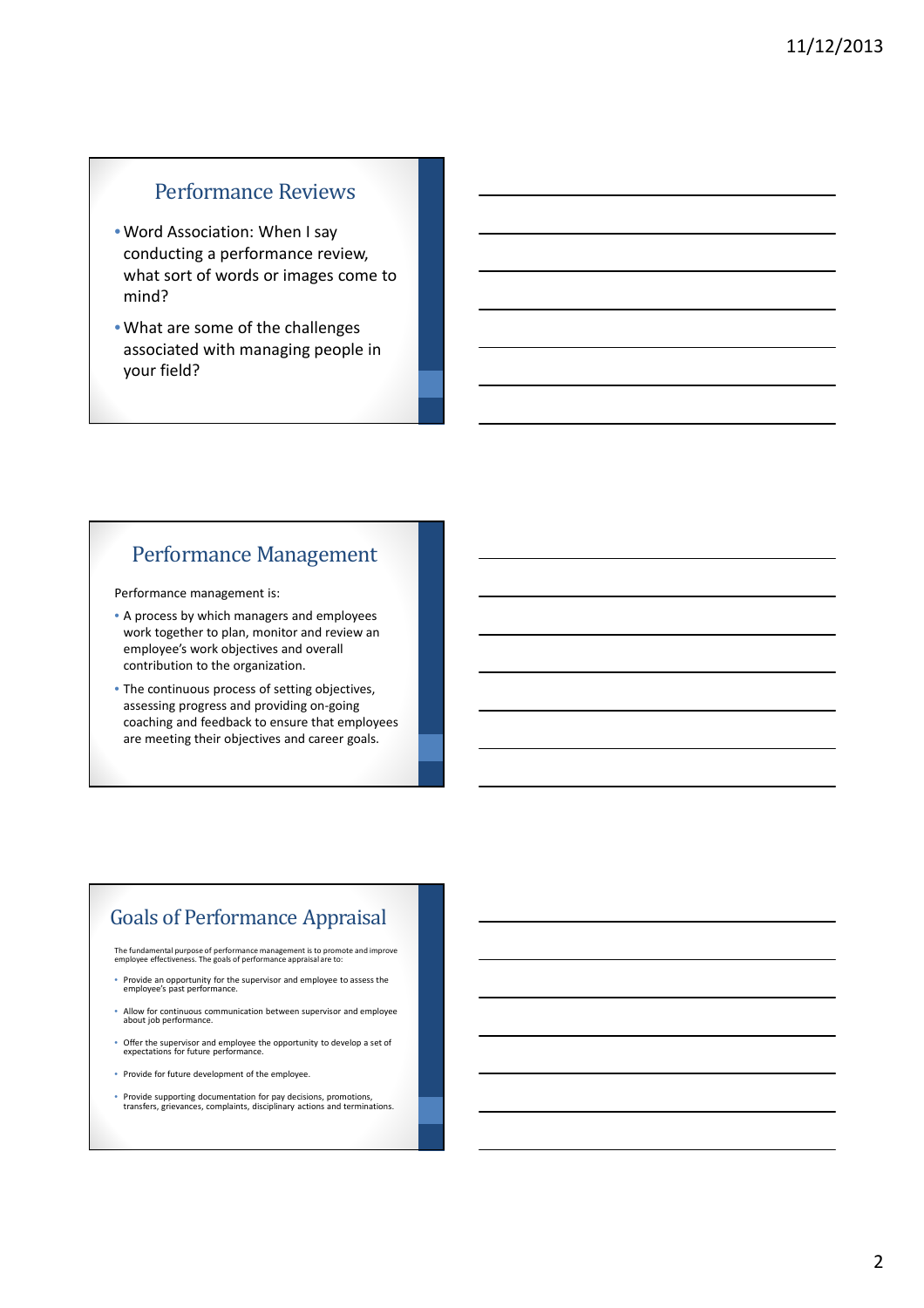#### At minimum, a performance measurement system should (for the organization) :

- Be practical and easy to understand and use
- Align with the organization's strategic direction and culture
- Provide an accurate picture of each employee's performance
- Monitor and measure results (what) and behaviors (how)
- Support administrative decision-making about promotions, terminations, compensation and rewards
- Provide legal documentation to demonstrate due diligence for legal challenges related to dismissal or vicarious liability (an employer can be held liable for the acts or omissions by its employees during the course of employment).

# A Show of Hands

Using the "raise your hand" feature or chat box, tell me:

- Does this describe your current performance appraisal system? In what ways?
- Do you take steps to synch employee performance to the strategic direction of your organization? How so?

## And, for employees, should :

- Include a collaborative process for setting goals and reviewing performance based on two-way communication between the employee and manager; An opportunity for employees to participate in setting the goals and standards for performance.
- Include continuous, prompt, honest, and meaningful feedback both positive and constructive
- Include coaching and suggestions for improving future performance
- Establish clear communication between managers and employees about what they are expected to accomplish
- Ensure that employee work plans support the strategic direction of the organization
- Provide an opportunity for employees to understand and influence decisions that affect them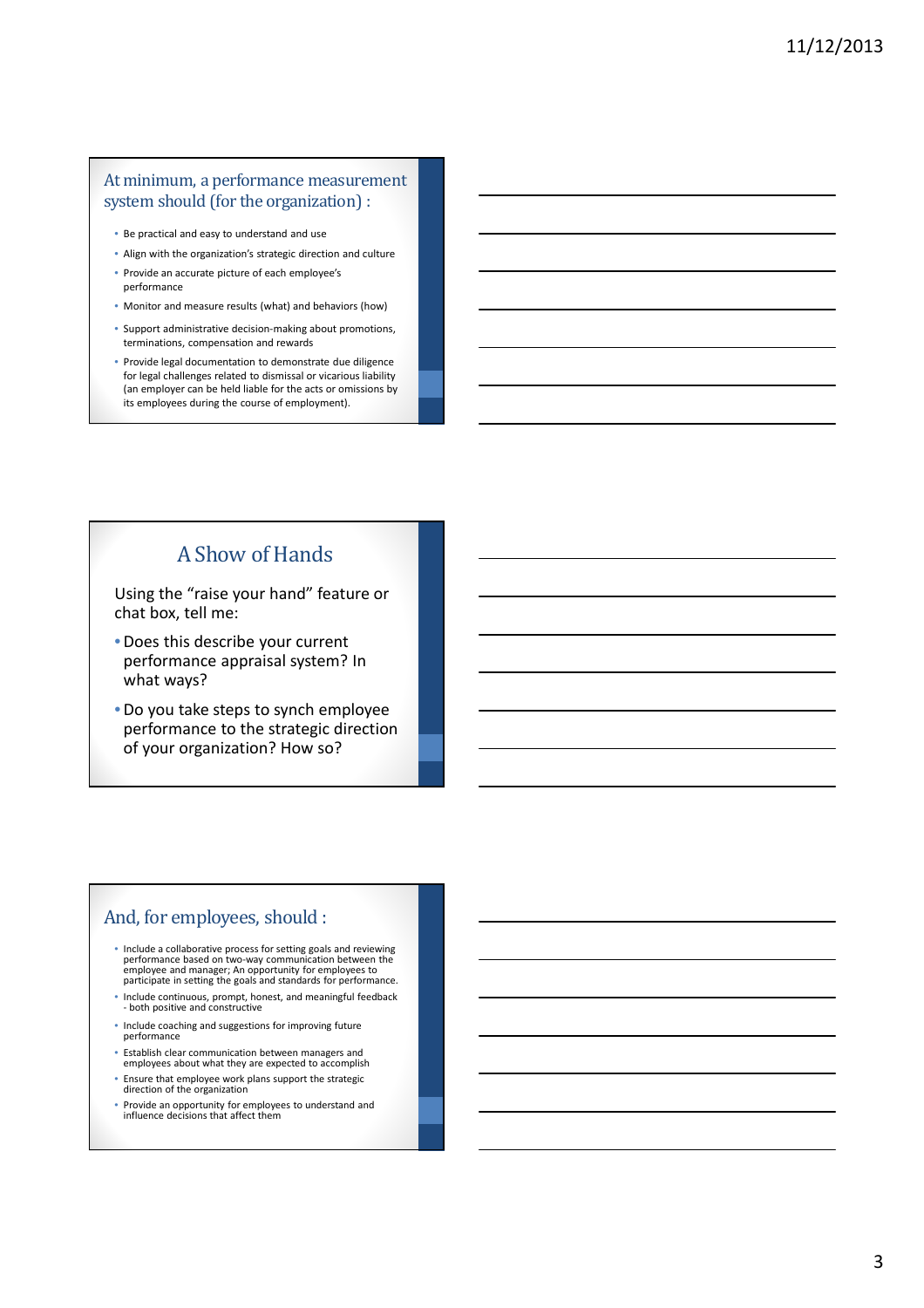# Appraisal Data Is Needed For...

- **Assessment of current employee performance** are performance standards being met?
- 
- **Training needs**
	- what does the employee need to learn in order to improve current work performance?
- **Career planning and development**
- assessing an employee's strengths and weaknesses to determine advancement
- **Compensation programs** • provides a basis for rational decisions regarding pay adjustments (raises and bonuses)
- 
- **Internal employee relations**<br>• used for decisions in several areas of internal employee relations, including<br>promotion, demotion, termination, layoff, and transfer (transfers, layoffs,<br>terminations)
- 
- **Recruitment and selection** generates data to validate selection criteria
- **Human resource planning**
- assessment data is helpful in building replacement or succession charts



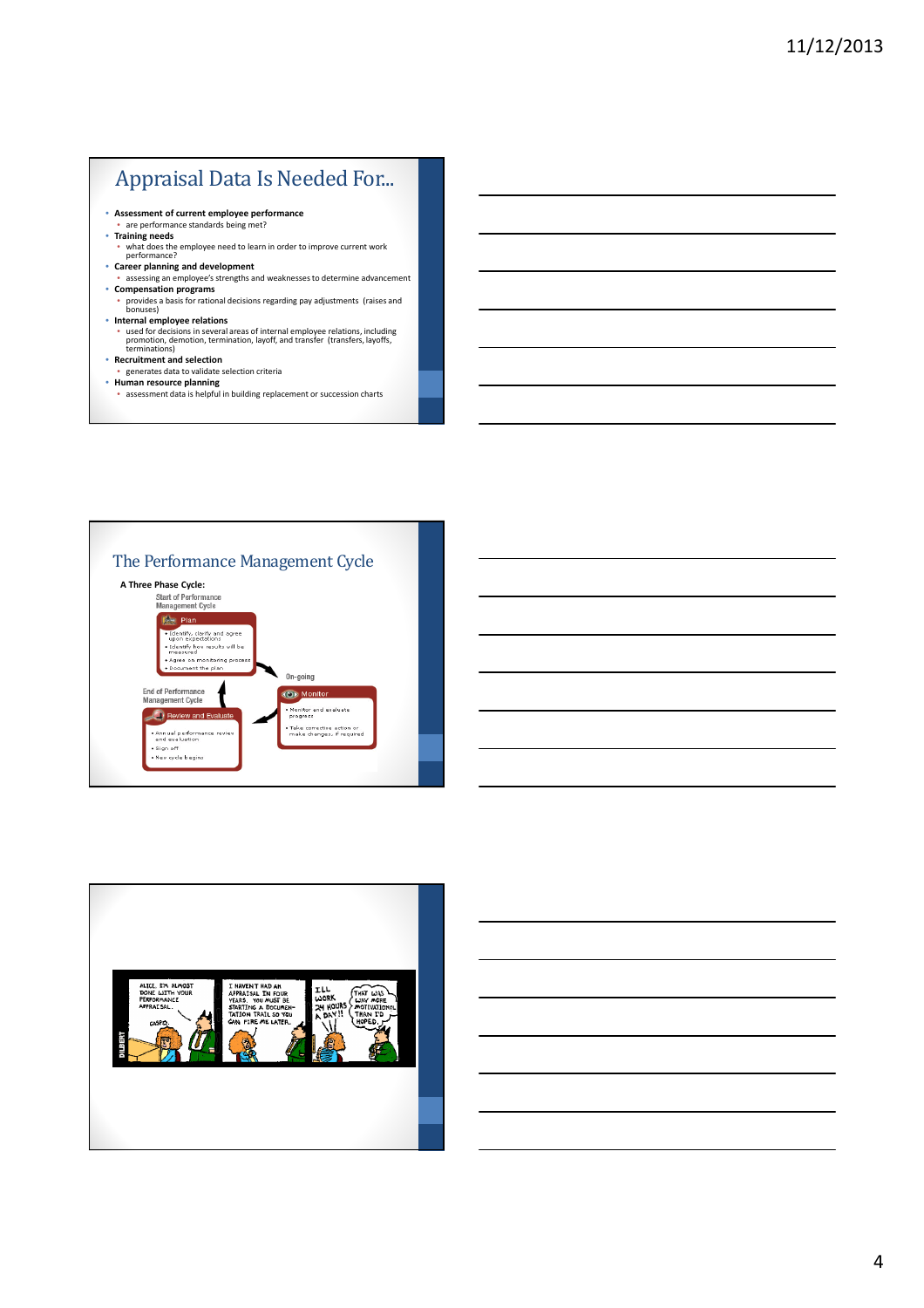## Phase I: Plan

- 1. Review and update the employee's job description
- 2. Identify and review links between the employee's job description, work plan and the organization's goals and strategic plan.
- 3. Develop a work plan that outlines the tasks to be completed, expected results and measures to be used to evaluate performance.
- 4. Identify 3-5 areas as key performance objectives for the year, critical to the success of the position. (If the employee does not meet these objectives then performance will be deemed unsatisfactory.)
- 5. Identify training objectives that will help the employee grow.
- 6. Identify long term career development objectives.
- 7. Employee and manager sign off on the proposed work assessment plan (a copy of the plan should be given to the employee and another should be kept in his or her confidential personnel folder).

# Creating a Work Plan

A work plan outlines the employee's annual performance objectives – what and how.

Objectives need to be SMART!

- **S**pecific
- **M**easurable
- **A**ttainable
- **R**ealistic
- **T**ime-bound

# Phase II: Monitor

- Assess progress towards meeting performance objectives
- Identify and address any barriers that may prevent the employee from accomplishing performance objectives
- Share feedback on progress relative to the goals
- Identify any changes that may be required to the work plan
- Determine if any extra support is required from the manager or others to assist the employee in achieving his or her objectives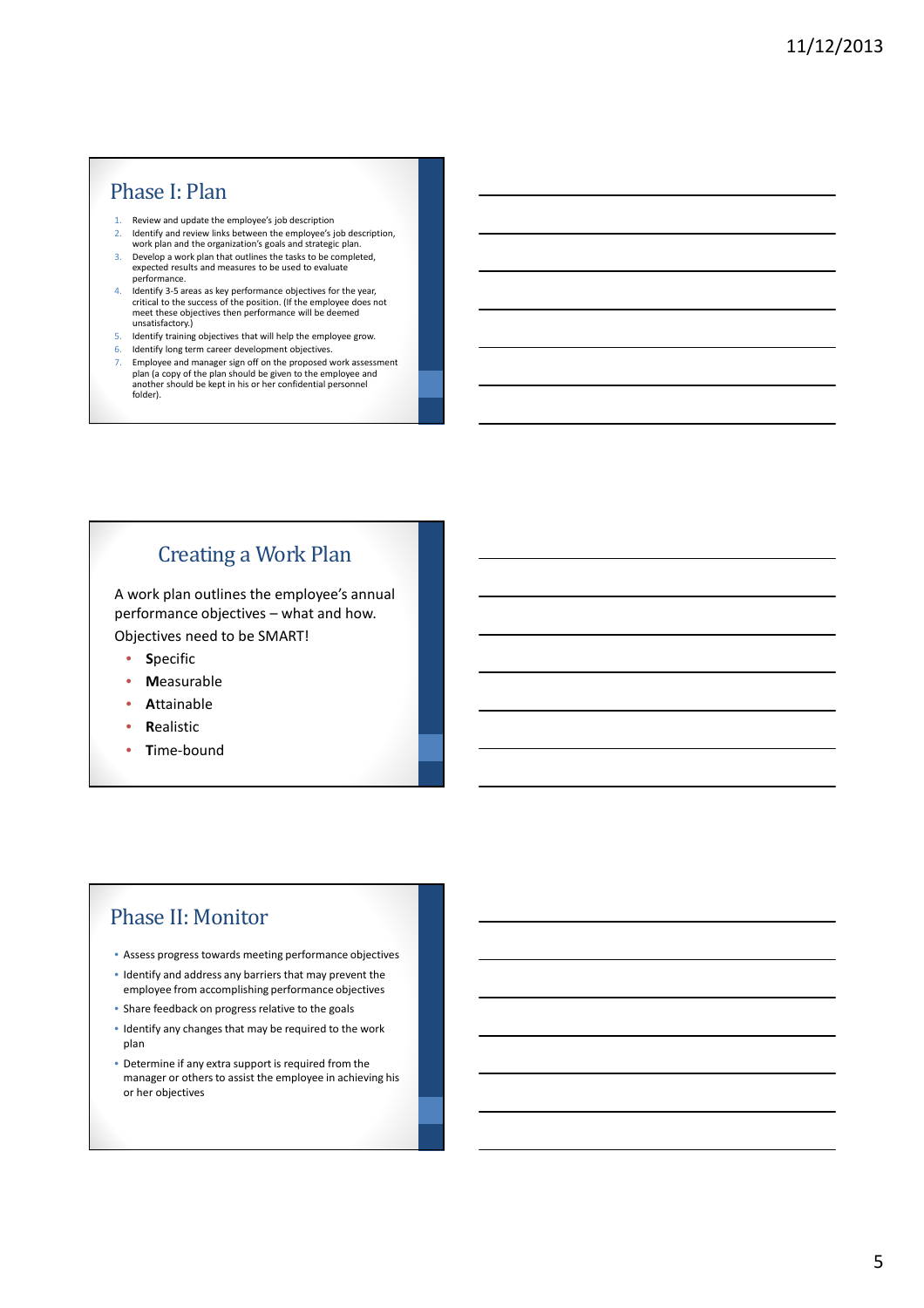# Continuous Coaching

Coaching means:

- providing direction, guidance, and support
- recognize strengths and weaknesses of employees and work with employees to identify opportunities and methods to maximize strengths and improve weak areas.
- Demonstrate skills and to give the employee feed back, and reassurance while he or she practices new skills.
- Good listening
- Ability to deliver honest feedback

# Honest Feedback? Agh!!

A few thoughts to consider:

- Address problems when they first arise
- Direct comments to the action not the person
- Be prepared think through what you want to address, confirm the facts, be clear about the consequences if performance does not improve
- Plan to meet in a location where there will be privacy and minimal interruptions
- State the facts; provide specific examples
- Listen
- Agree on and document a plan of action
- Follow up

## Phase III: Review

- The actual performance assessment meeting is an opportunity to review, summarize and highlight the employee's performance over the course of the review period. • Use of a self-assessment
- 
- Managers should review their performance management notes generated throughout the year to more effectively assess the employee's performance. • Only issues that have already been discussed with the employee should be part of the assessment documentation and meeting.
- In the performance assessment meeting, employees and managers will:
	- Summarize the work accomplished during the previous year relative to the goals that were set at the beginning of the performance period.
	- Document challenges encountered during the year and identify areas for training and/or development
- Identify and discuss any unforeseen barriers to the achievement of the objectives
- The employee and the supervisor should sign off on the form. This acknowledges<br>involvement in the process, but not necessarily agreement by employee with the<br>content of the evaluation. If an employee disagrees with any p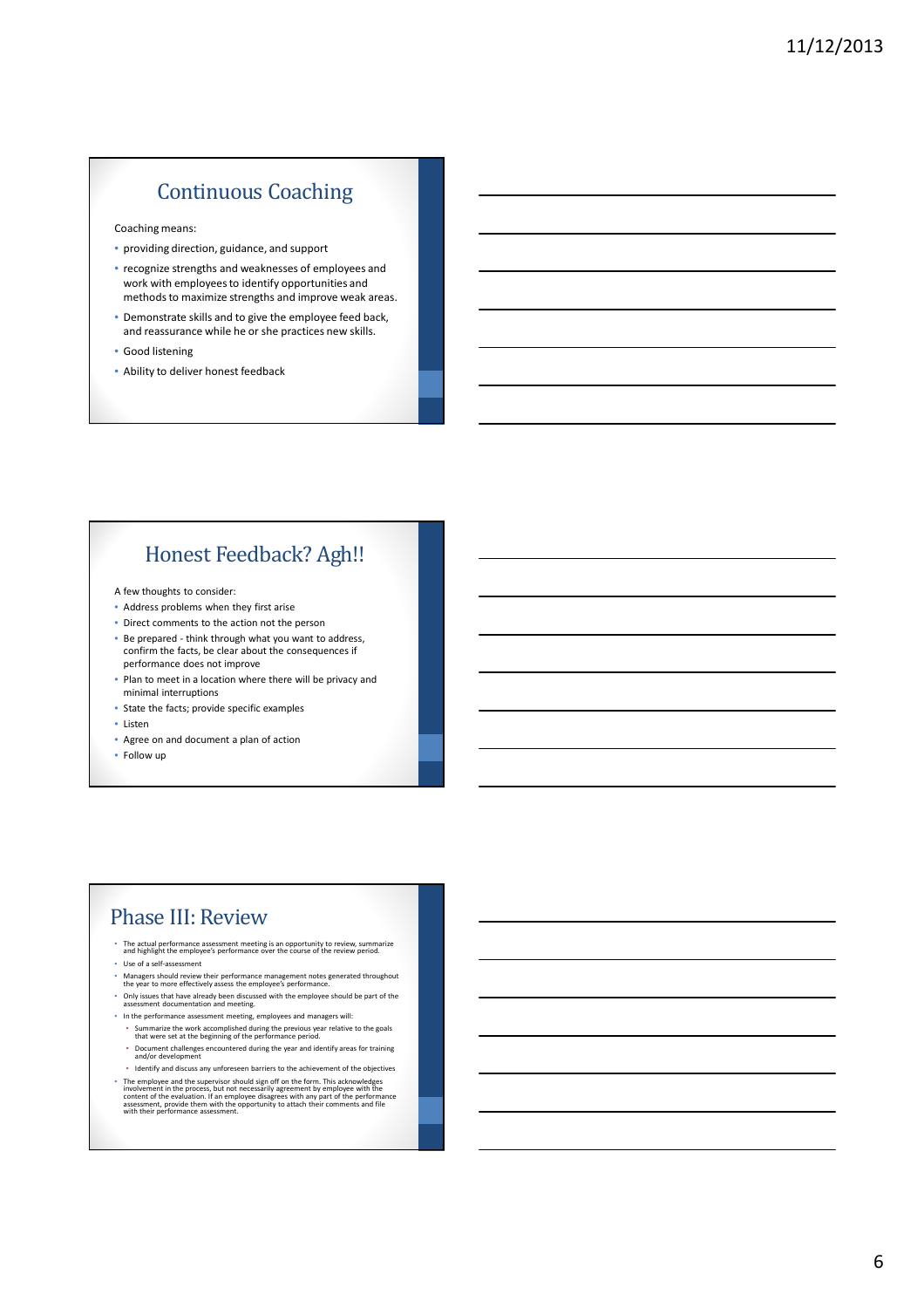

| and the control of the control of the control of the control of the control of the control of the control of the      |  |  |
|-----------------------------------------------------------------------------------------------------------------------|--|--|
|                                                                                                                       |  |  |
| <u> 1989 - Johann Stoff, amerikansk politiker (d. 1989)</u>                                                           |  |  |
| <u> 1989 - Johann Harry Harry Harry Harry Harry Harry Harry Harry Harry Harry Harry Harry Harry Harry Harry Harry</u> |  |  |
|                                                                                                                       |  |  |
| <u> 1989 - Johann Harry Harry Harry Harry Harry Harry Harry Harry Harry Harry Harry Harry Harry Harry Harry Harry</u> |  |  |
| the control of the control of the control of                                                                          |  |  |
|                                                                                                                       |  |  |

#### Concluding the Interview

- Ideally, employees will leave interview with positive feelings about management, company, job, and themselves
- Cannot change past behavior, future performance is another matter
- Should end with specific and mutually agreed upon plans for employee's development

# Avoid Rater Bias

- Appraiser Discomfort
- •Halo/Horn
- Central Tendency
- Leniency Bias / Strictness Bias
- Recent Behavior Bias
- Personal Bias
- Manipulating the Evaluation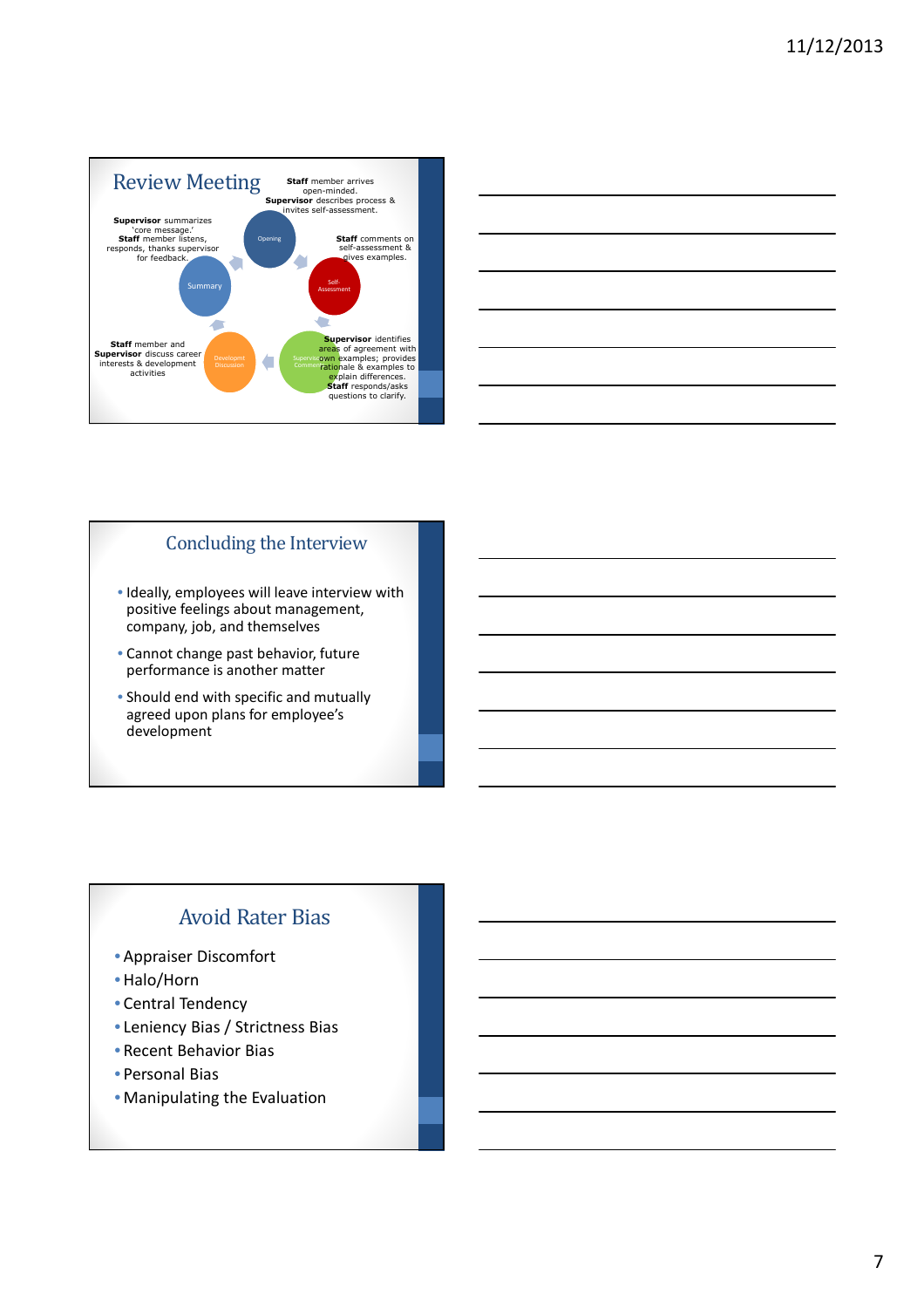## Appraiser Discomfort



- Performance appraisal process cuts into manager's time
- Experience can be unpleasant when employee has not performed well
- Conflict avoidant

#### Halo/Horn Error



• Halo error **-** Occurs when manager generalizes one *positive* performance feature or incident to all aspects of employee performance resulting in higher rating

Horn error - Evaluation error occurs when manager generalizes one *negative* performance feature or incident to all aspects of employee performance resulting in lower rating

## Central Tendency

- Error occurs when employees are incorrectly rated near average or middle of scale
- May be encouraged by some rating scale systems requiring evaluator to justify in writing extremely high or extremely low ratings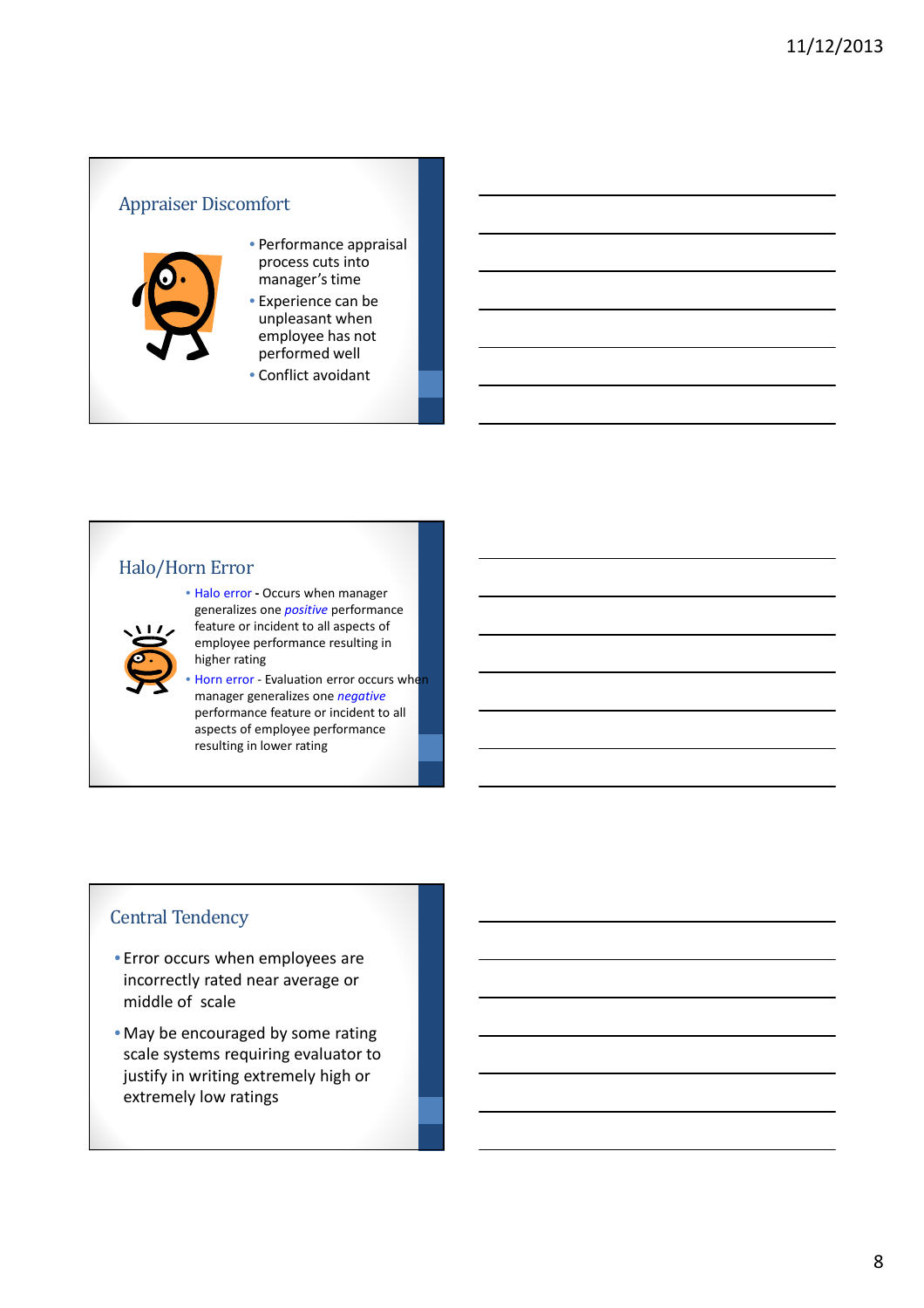#### Leniency/Strictness

- Leniency Giving undeserved high ratings
- 
- Strictness Being unduly critical of employee's work performance
- Worst situation is when firm has both lenient and strict managers and does nothing to level inequities OR, is more lenient or strict with one employee as compared to another

#### Recent Behavior Bias

- Employee's behavior often improves and productivity tends to rise several days or weeks before scheduled evaluation
- Only natural for rater to remember recent behavior more clearly than actions from more distant past
- Importance of maintaining records of performance

#### Personal Bias (Stereotyping)

- Managers allow individual differences such as gender, race or age to affect ratings they give
- Effects of cultural bias, or stereotyping, can influence appraisals
- Same-as-me **-** A tendency to rate employees who are perceived to be similar to the rater more favorably than employees who are dissimilar.
- Other factors Example: mild-mannered employees may be appraised more harshly simply because they do not seriously object to results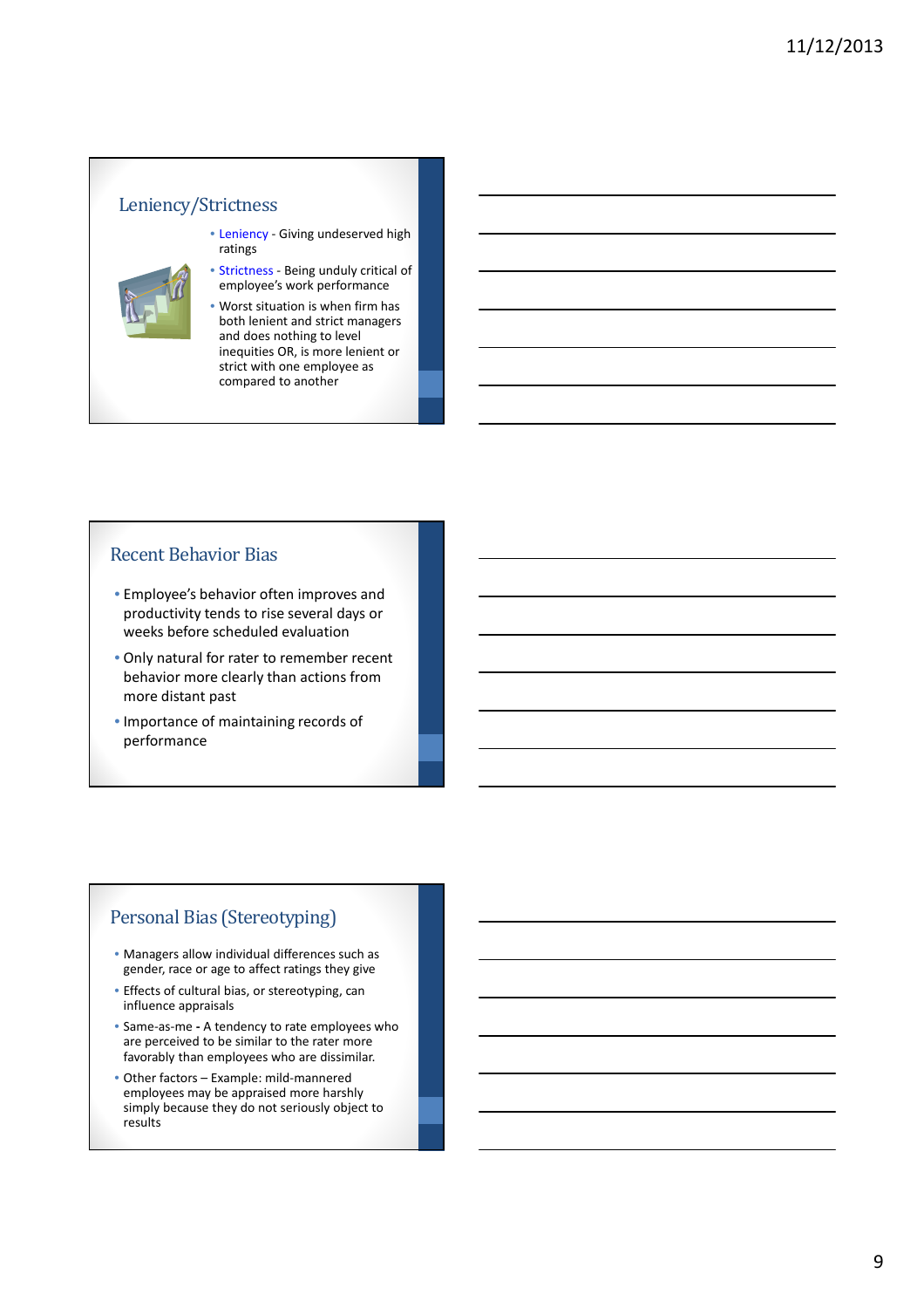## Manipulating the Evaluation

- Sometimes, managers control virtually every aspect of appraisal process and are in position to manipulate system
- Example: Want to give pay raise to certain employee. Supervisor may give employee a undeserved high performance evaluation



# An Appeals Process

- Must provide employees opportunity to appeal appraisal results
- Must have procedure for pursuing grievances and having them addressed objectively ; a step process

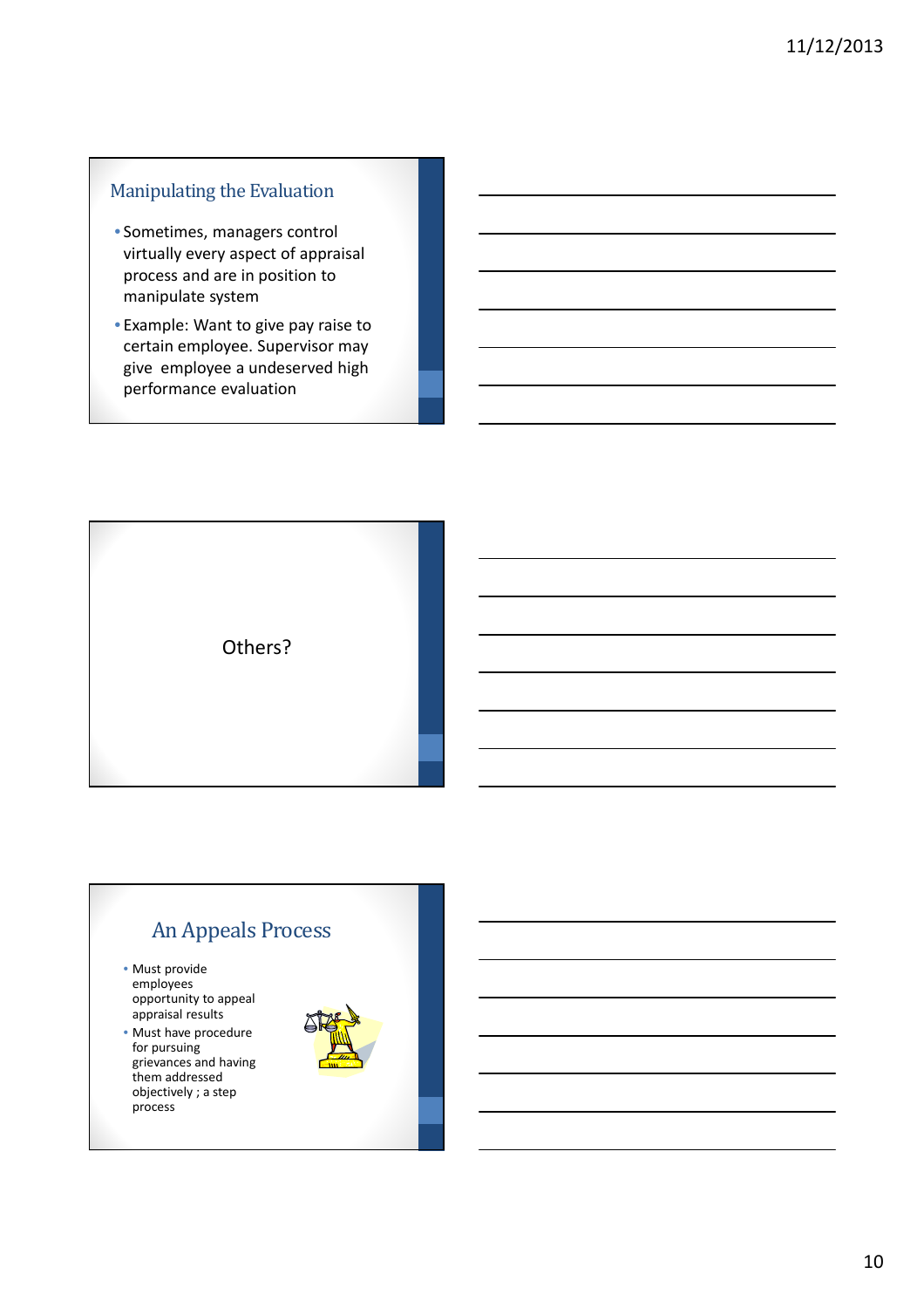# Legal Implications



• Employers must prepare for more discrimination lawsuits and jury trials related to performance appraisals

•Unlikely that any appraisal system will be immune to legal challenge

# Courts Normally Require

- Either absence of adverse impact on members of protected classes or validation of process.
- System that prevents one manager from directing or controlling a subordinate's career.
- Appraisal should be reviewed and approved by someone or some group in organization.
- Rater, or raters, must have personal knowledge of employee's job performance.
- Must use predetermined criteria that limits manager's discretion.

## Developing an Assessment Tool

Components:

- General Information
- Instructions
- Performance Objectives and Measures
- Competency Profile
- Clear rating scales
- Employee training and development plan
- Sign-off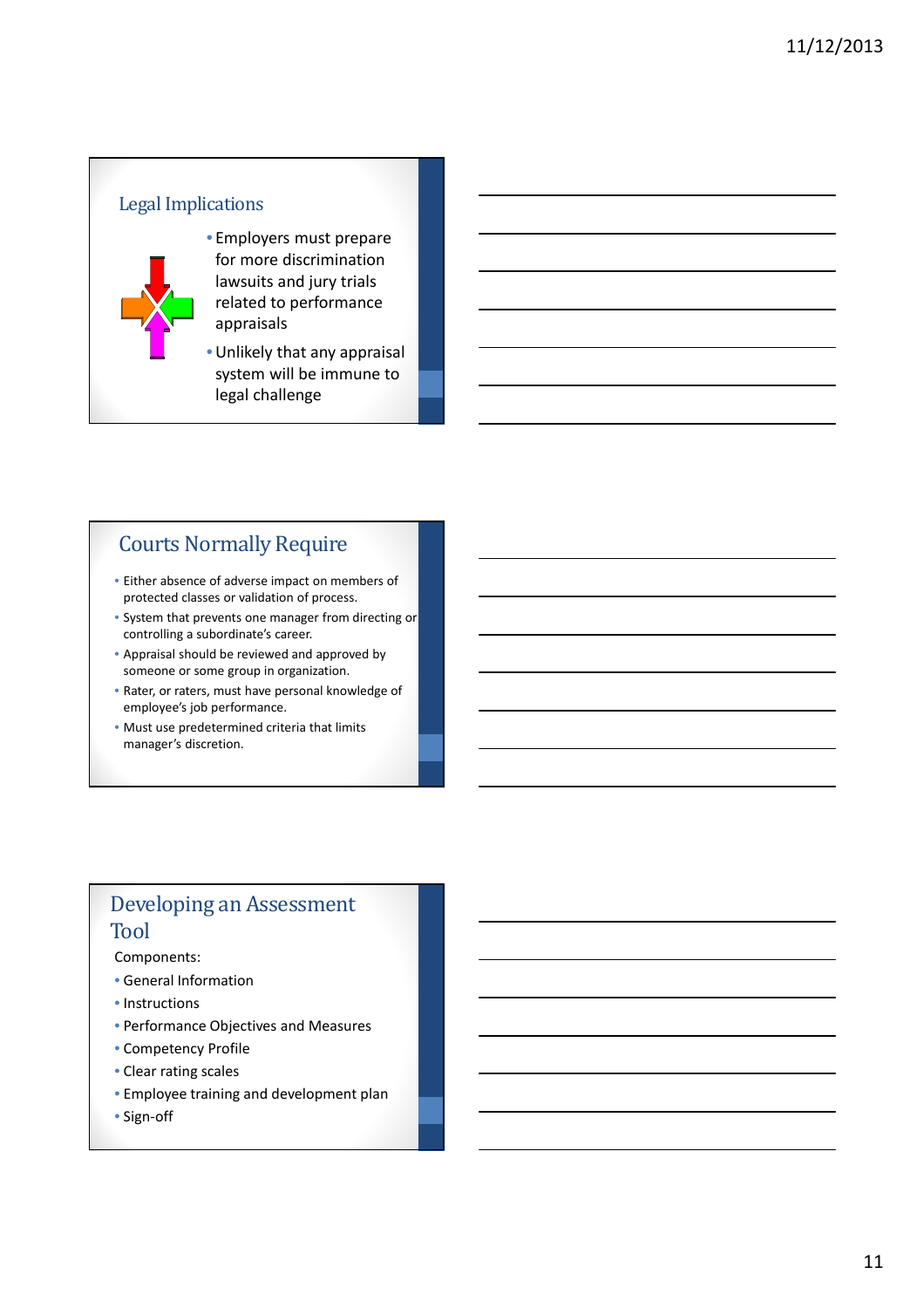## Definitions

- **Performance Appraisal** a continuous process in which a supervisor assesses an employee's achievement of previously established performance expectations
- **Performance Standard** how we know a goal or duty has been accomplished in an acceptable manner. There are four kinds (quality, time, quantity, and resource), and we will review them in a short while.

| <b>Performance</b><br><b>Expectations</b>                                                                                  | <b>Performance</b><br><b>Standard</b><br>This Expectation is met when: | <b>WT</b> Rating | <b>Score</b> |
|----------------------------------------------------------------------------------------------------------------------------|------------------------------------------------------------------------|------------------|--------------|
| 5. Answer employment,<br>employee relation,<br>compensation,<br>classification, and related<br>policy/procedure questions. |                                                                        |                  |              |
| 6. Monitor budget<br>allocations.                                                                                          |                                                                        |                  |              |
|                                                                                                                            |                                                                        |                  |              |

## Setting standards. There are four kinds of standards:

#### **Time Standard**

(When is the expectation is done)

## **Quality Standard** (How well the<br>expectation is done)

**Resources Standard**

(Either establishes a limit or specifies resources that are not fully under the employee's control **Quantity Standard** (How much the<br>expectation is done)

**Note:** The 'standard' cannot be 'perfection,' but it must meet the<br>business needs of the University. Standards are written at the 'meets performance standard' level, which earns a 3 rating.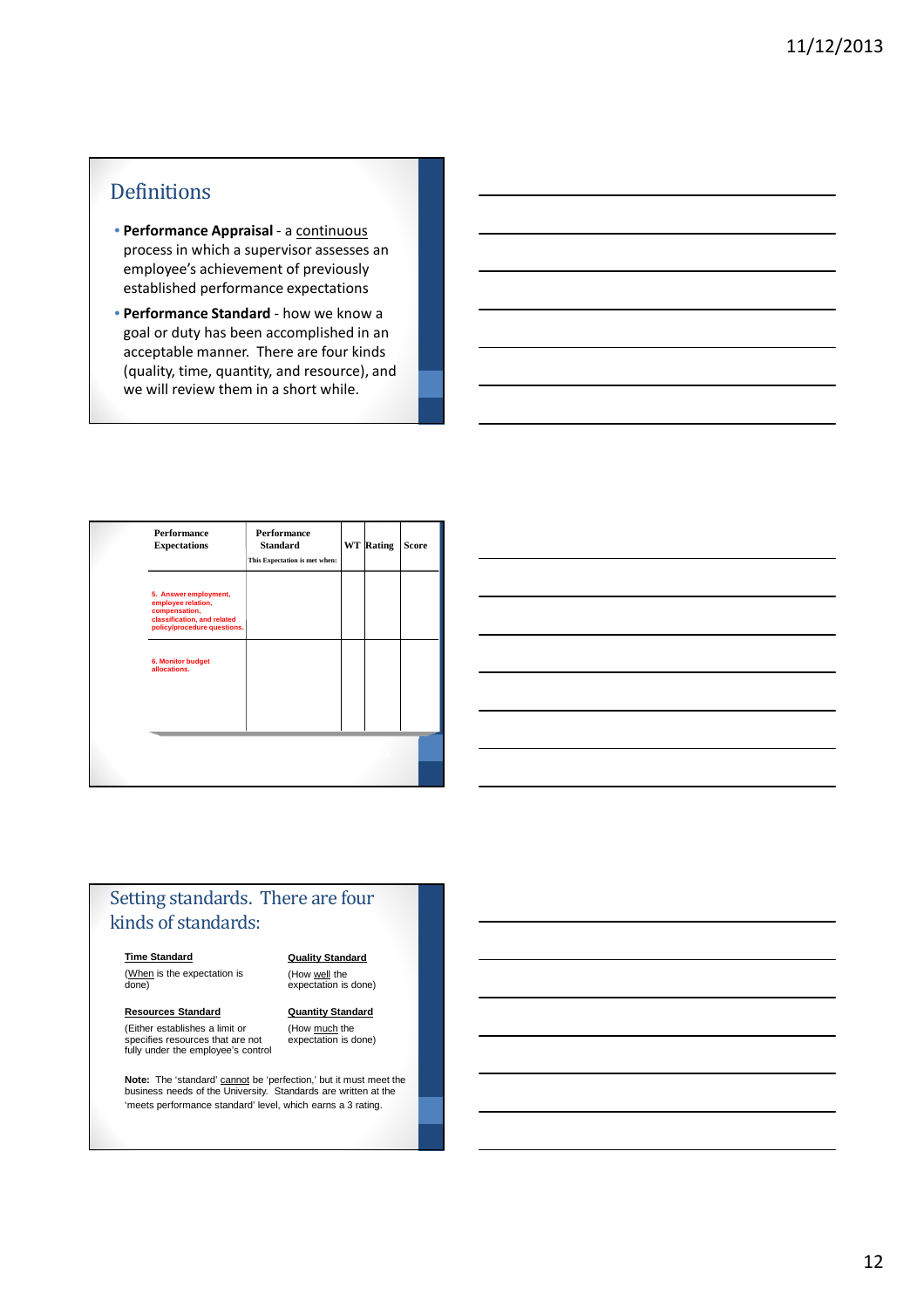|                                                              | Performance<br><b>Expectation</b>                          | <b>Performance</b><br><b>Standard</b><br>This expectation is met when:                                                                                | Wt. | Rating | <b>Score</b> |
|--------------------------------------------------------------|------------------------------------------------------------|-------------------------------------------------------------------------------------------------------------------------------------------------------|-----|--------|--------------|
| 5. Answer employment,<br>employee relation,<br>compensation, | classification, and related<br>policy/procedure questions. | <b>Questions are</b><br>answered in a<br>courteous, accurate,<br>efficient manner with<br>no more than 5-10<br>valid complaints per<br>calendar year. |     |        |              |
| 6. Monitor budget<br>allocations.                            |                                                            | Worked hours do not<br>exceed budget and<br>time restraints, not<br>exceeding 2-4 valid<br>errors per semester.                                       |     |        |              |

# Setting Weights

- Weights must add up to 100.
- If you want the expectations to be of equal weight, divide the number of expectations into 100 and put the result in the weight column.
- You may work with your employees to set weights and standards.



| <b>Performance</b><br><b>Expectation</b>                                                                                   | <b>Performance</b><br><b>Standard</b><br>This expectation is met when:                                                                         | Wt. | <b>Rating</b> | <b>Score</b> |
|----------------------------------------------------------------------------------------------------------------------------|------------------------------------------------------------------------------------------------------------------------------------------------|-----|---------------|--------------|
| 5. Answer employment.<br>employee relation,<br>compensation,<br>classification, and related<br>policy/procedure questions. | Questions are<br>answered in a<br>courteous, accurate,<br>efficient manner with<br>no more than 5-10<br>valid complaints per<br>calendar year. | 10  |               |              |
| 6. Monitor budget<br>allocations.                                                                                          | Worked hours do not<br>exceed budget and<br>time restraints, not<br>exceeding 2-4 valid<br>errors per semester.                                | 10  |               |              |

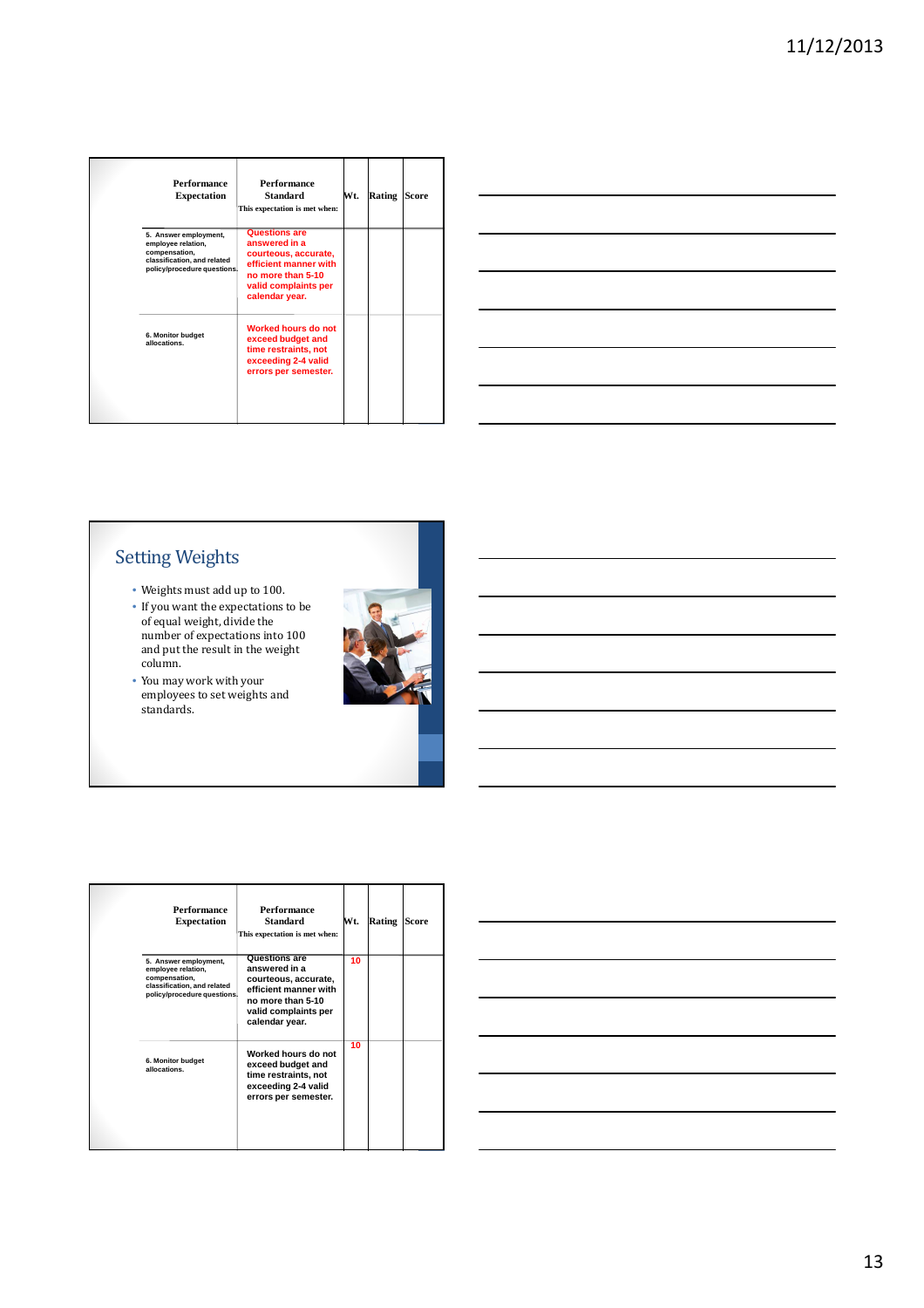# About Ratings

- Be Consistent. Performance that rates a 4 or a 2 for one employee should be the same for everyone performing the same duties with the same level of performance .
- The impact of a major error can affect the rating. Document if the rating is not obvious.
- Don't rate an employee down for a problem that is out of the employee's control.
- If an employee rates very low, a plan should be created to address that deficit

| Performance<br><b>Expectation</b>                                                                                          | Performance<br><b>Standard</b><br>This expectation is met when:                                                                                       | Wt. | Rating | <b>Score</b> |
|----------------------------------------------------------------------------------------------------------------------------|-------------------------------------------------------------------------------------------------------------------------------------------------------|-----|--------|--------------|
| 5. Answer employment,<br>employee relation,<br>compensation,<br>classification, and related<br>policy/procedure questions. | <b>Questions are</b><br>answered in a<br>courteous, accurate,<br>efficient manner with<br>no more than 5-10<br>valid complaints per<br>calendar year. | 10  | 3      |              |
| 6. Monitor budget<br>allocations.                                                                                          | Worked hours do not<br>exceed budget and<br>time restraints, not<br>exceeding 2-4 valid<br>errors per semester.                                       | 10  | з      |              |



| Performance<br><b>Expectation</b>                                                                                          | <b>Performance</b><br><b>Standard</b><br>This expectation is met when:                                                                         | Wt. | Rating | <b>Score</b> |
|----------------------------------------------------------------------------------------------------------------------------|------------------------------------------------------------------------------------------------------------------------------------------------|-----|--------|--------------|
| 5. Answer employment,<br>employee relation,<br>compensation,<br>classification, and related<br>policy/procedure questions. | Questions are<br>answered in a<br>courteous, accurate,<br>efficient manner with<br>no more than 5-10<br>valid complaints per<br>calendar year. | 10  | 3      | 30           |
| 6. Monitor budget<br>allocations.                                                                                          | Worked hours do not<br>exceed budget and<br>time restraints, not<br>exceeding 2-4 valid<br>errors per semester.                                | 10  | 3      | 30           |

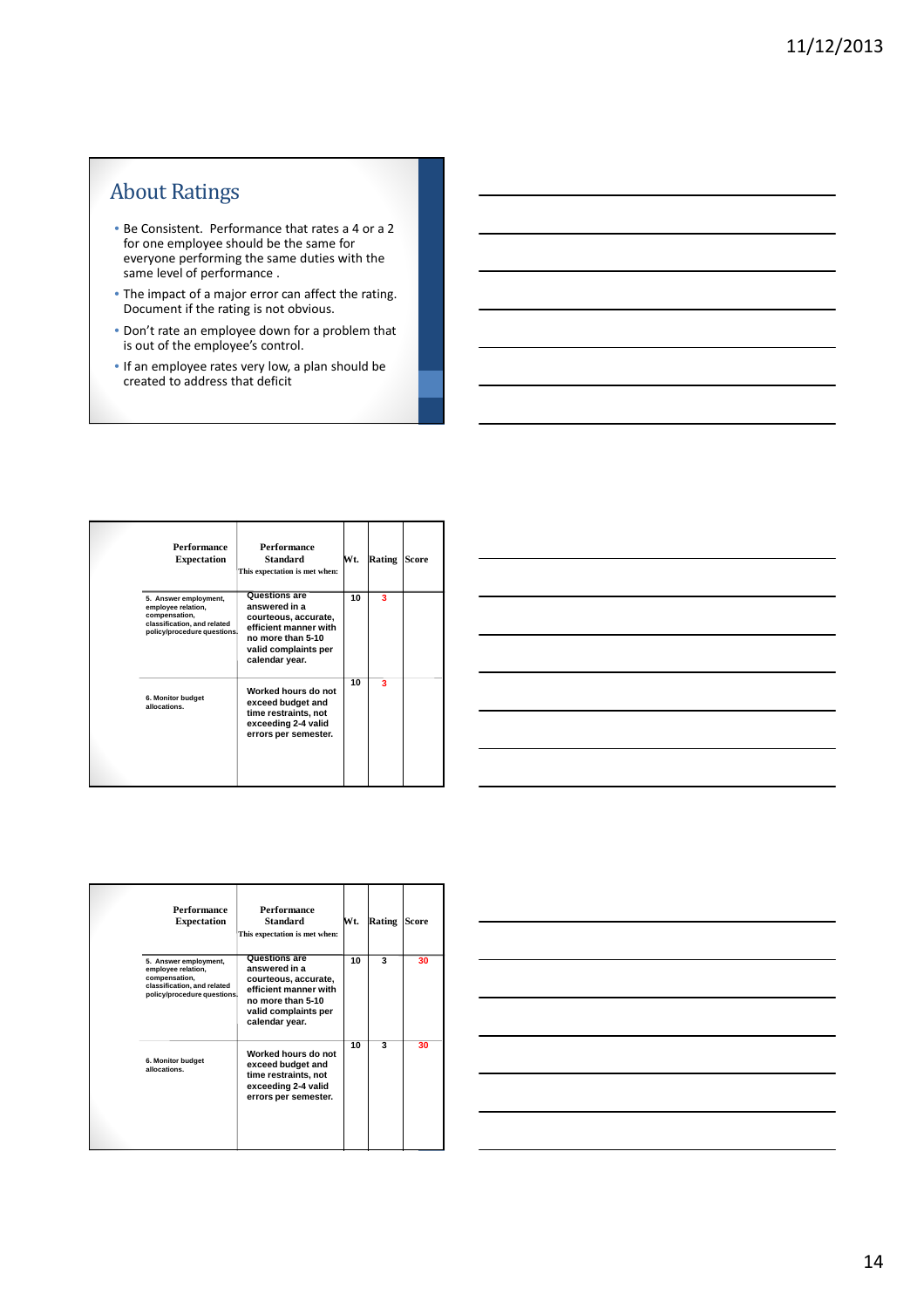## Speaking of scores, where does MERIT fit into all of this?

Scores may be used to determine merit, e.g. a score of X means an employee is

minimally eligible for a merit raise. But it is up to you and your chain of command to decide how to use the score.



If you use the score to help decide merit, document what factors besides the appraisal score were considered and why merit decisions were made. This is especially true if you have an employee with a score of 425 who did not get a merit and an employee with a score of 350 who did!

## Employee Training & Development Plan

- A second part of the Performance Appraisal Form should reflect a summary of the employee's strengths and opportunities for improvement, including a plan for achieving the improvements.
- Discussion of these points may take place during the regular appraisal interview or within ten days of the interview.

# Preparation for the Performance Discussion

- Keep a weekly log of individual's performance.
	- Reduces chances of rating errors
	- Makes writing up an evaluation simpler
	- Gives support and back to the rating
- Preparation should not begin a week or two before discussion takes place.
- Allow sufficient time to write the evaluation.
	- Time to review and possibly revise

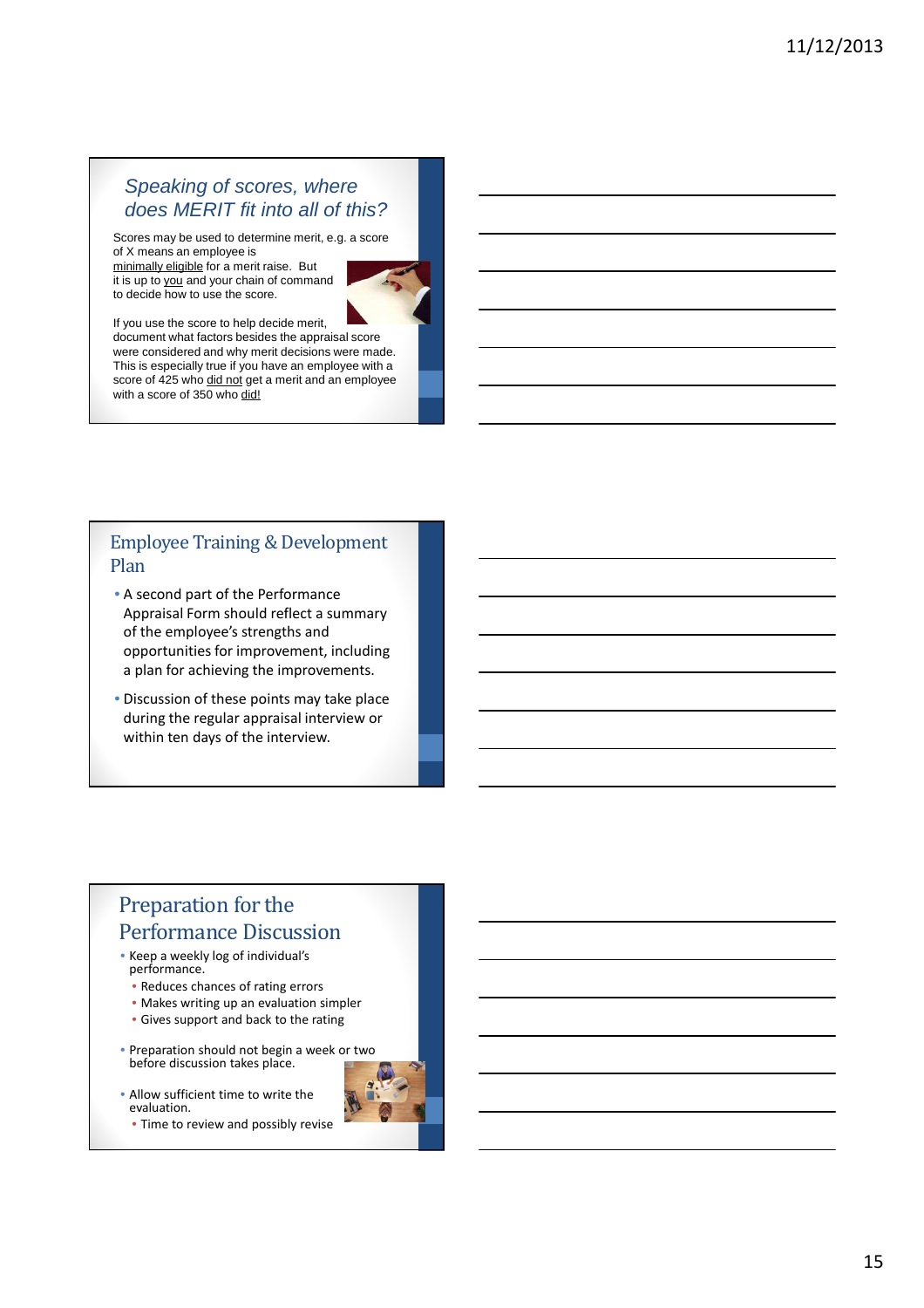# Preparation for the Performance Discussion

- Setup an agreed upon time for the discussion convenient for both parties.
- Be Prepared!
- Know what you are going to say
- Decide some developmental opportunities before the interview
- Arrange the room in a way that it will encourage discussion.
	- Limit barriers between yourself and the employee
	- No phone calls or interruptions during interview.

# Performance Appraisal Discussion Steps

- Set the employee at ease:
	- Let the individual know the interview will be a two way process. Neither party should dominate the discussion
- Discuss each dimension separately
	- Get employees impression of themselves first.
	- Explain yourself and your position
	- If there is any problems, try together to determine the cause
	- This will help point out action plans to resolve those problems

# Performance Appraisal Discussion Steps

- Together setup action places to correct any problems
	- Be specific about the who, what, and when
	- Be sure to provide some kind of follow-up or report back
- Close the interview on an optimistic note.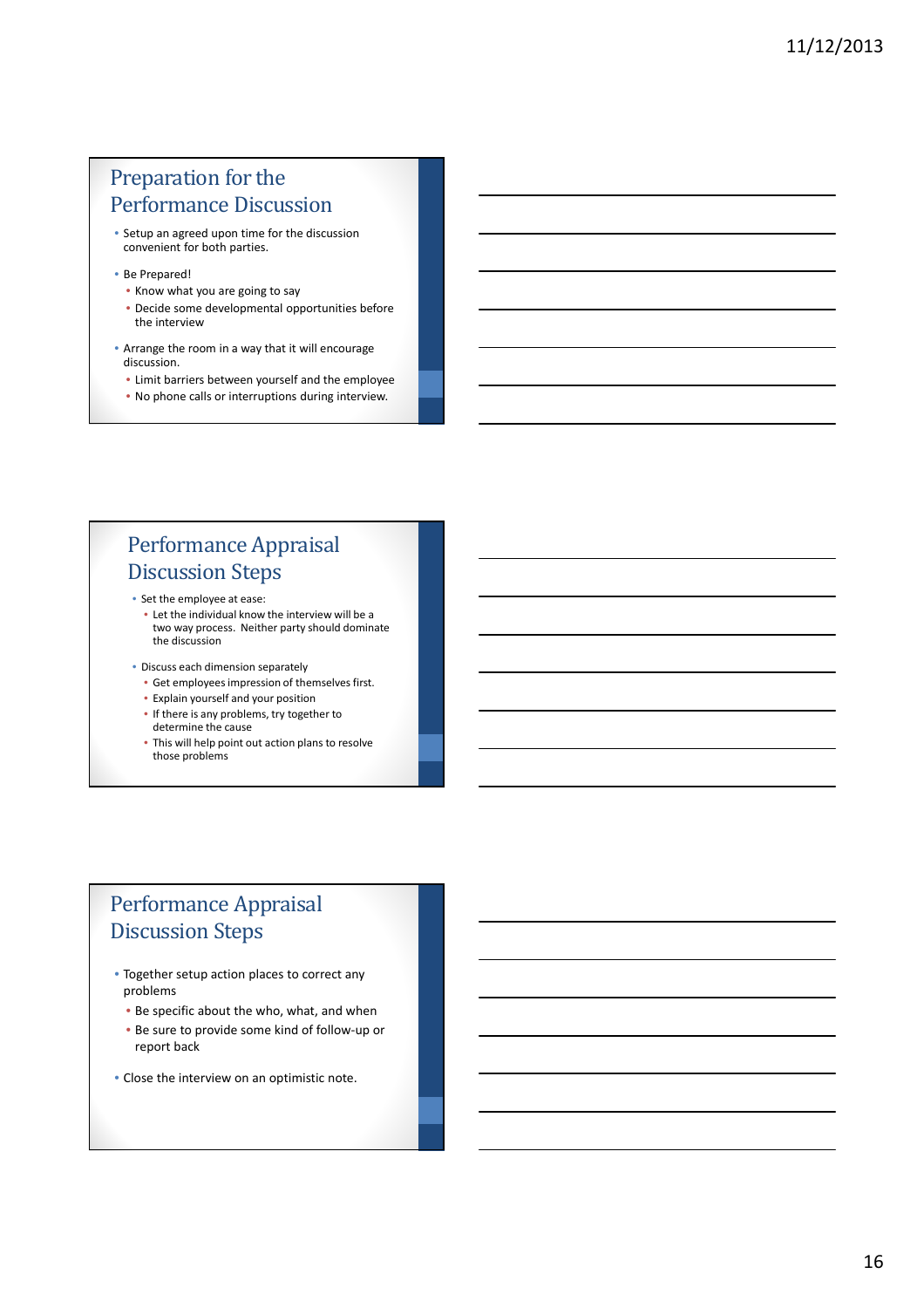# Communication Suggestions

- Do not control the interview
	- Make it two ways
	- Ask open-ended questions rather than submitting your own solutions
- Stress behaviors and results rather than personal traits
	- Say "I noticed that your weekly report has been one or two days late this last six weeks," rather than, "You tend to be a tardy, lazy person

# Communication Suggestions

- Show interest and concern
- Allow the employee to finish their sentences and thoughts.
	- This includes being receptive to the employee's ideas and suggestions.
- Be supportive you've invested a lot in him or her.
- Set specific, not general, goals to be achieved

#### "How can I avoid upsetting my employees with the appraisal process?"

Treat them consistently.

Keep good documentation.

Address performance problems when they occur. Don't wait until the interview to inform them. No surprises!

Be supportive. Remain objective. Don't play favorites.

Be prepared for the interview.